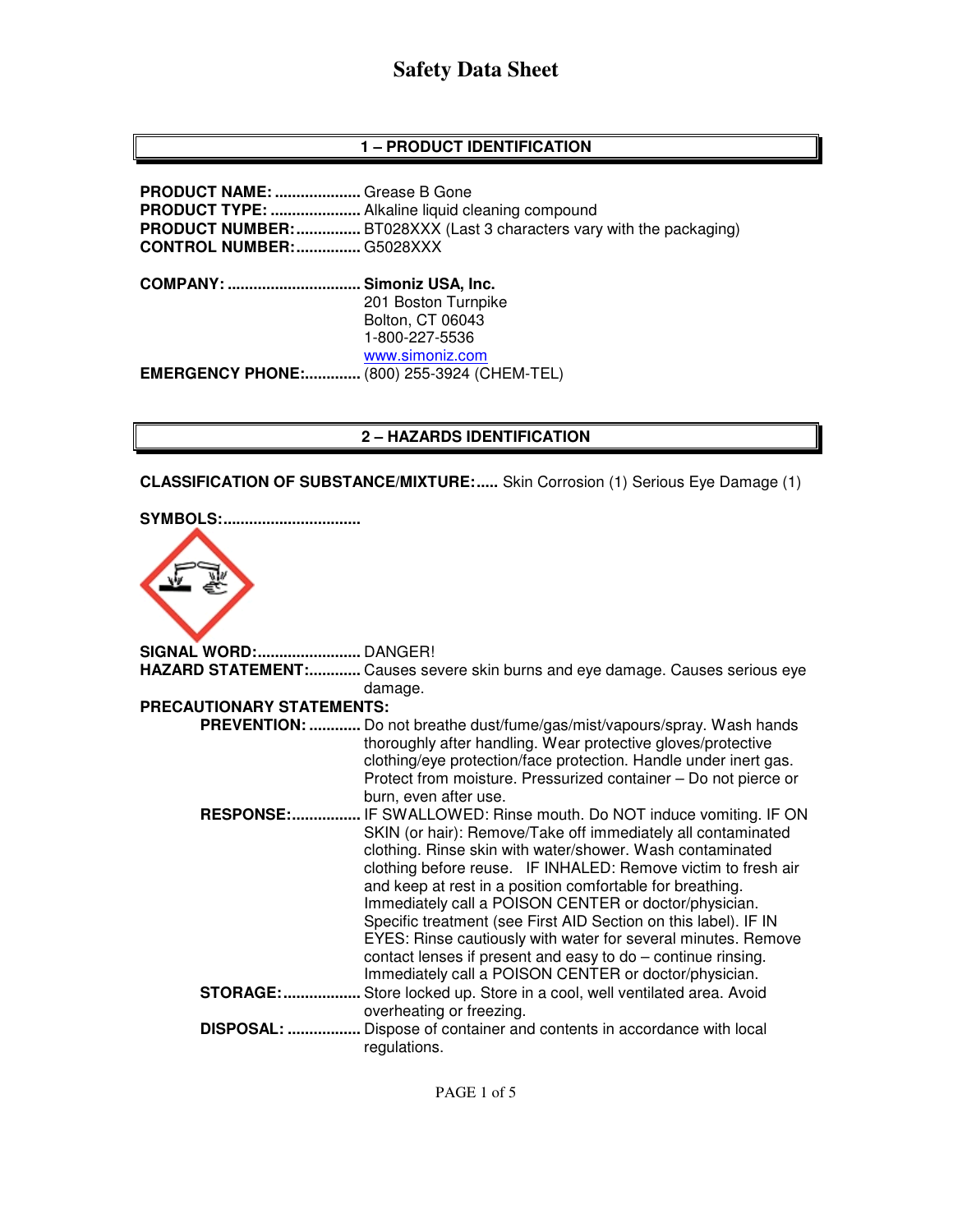#### **3 – COMPOSITION / INFORMATION ON INGREDIENTS**

**INGREDIENT** C.A.S. NUMBER<br>Water 7732-18-5 2-Butoxy Ethanol 111-76-2 Potassium Dodecylbenzene Sulfonate 27177-77-1 Tall Oil Potassium Salt 61790-44-1<br>Sodium Xylene Sulfonate 61790-72-7 Sodium Xylene Sulfonate

7732-18-5

Percentages of ingredients are being withheld as trade secret information. This information will be disclosed as necessary to authorized individuals

### **4 – FIRST-AID MEASURES**

|                        | <b>BREATHING (INHALATION):</b> If victim shows signs of discomfort or irritation, remove to fresh |
|------------------------|---------------------------------------------------------------------------------------------------|
|                        | air. If symptoms persist, get immediate medical attention.                                        |
|                        | <b>SWALLOWING (INGESTION):.</b> DO NOT INDUCE VOMITING! Drink a large quantity of water or        |
|                        | milk. Do not attempt to give liquids to an unconscious person.                                    |
|                        | Get immediate medical attention!                                                                  |
| EYES:                  | Flush eyes with a large quantity of fresh water for at least 15                                   |
|                        | minutes. Apply ice compresses and GET IMMEDIATE                                                   |
|                        | EMERGENCY MEDICAL ATTENTION by an eye specialist. It                                              |
|                        | may be necessary to take victim to a hospital emergency room.                                     |
| <b>SKIN (DERMAL): </b> | Flush from skin and clothing with large amounts of fresh water. If                                |
|                        | irritation persists, consult physician. Wash contaminated clothing                                |
|                        | before wearing.                                                                                   |

#### **5 – FIRE-FIGHTING MEASURES**

**FLASHPOINT: ...........................** This prodcut is non-flammable.

**EXTINGUISHING MEDIA:.........** This product is non-flammable. Use extinguishing media suitable for materials already burning.

**SPECIAL FIRE FIGHTING PROCEDURES: ............** Firefighters working in areas where this product is present should be equipped with an approved, fully enclosed SCBA.

**UNUSUAL FIRE AND EXPLOSION HAZARDS: ......** None known.

## **6 – ACCIDENTAL RELEASE MEASURES**

**SPILL PROCEDURES: .............** Dike to prevent spillage into streams or sewer systems. Consult local, state and federal authorities.

**WASTE DISPOSAL: .................** As recommended by local, state and federal authorities.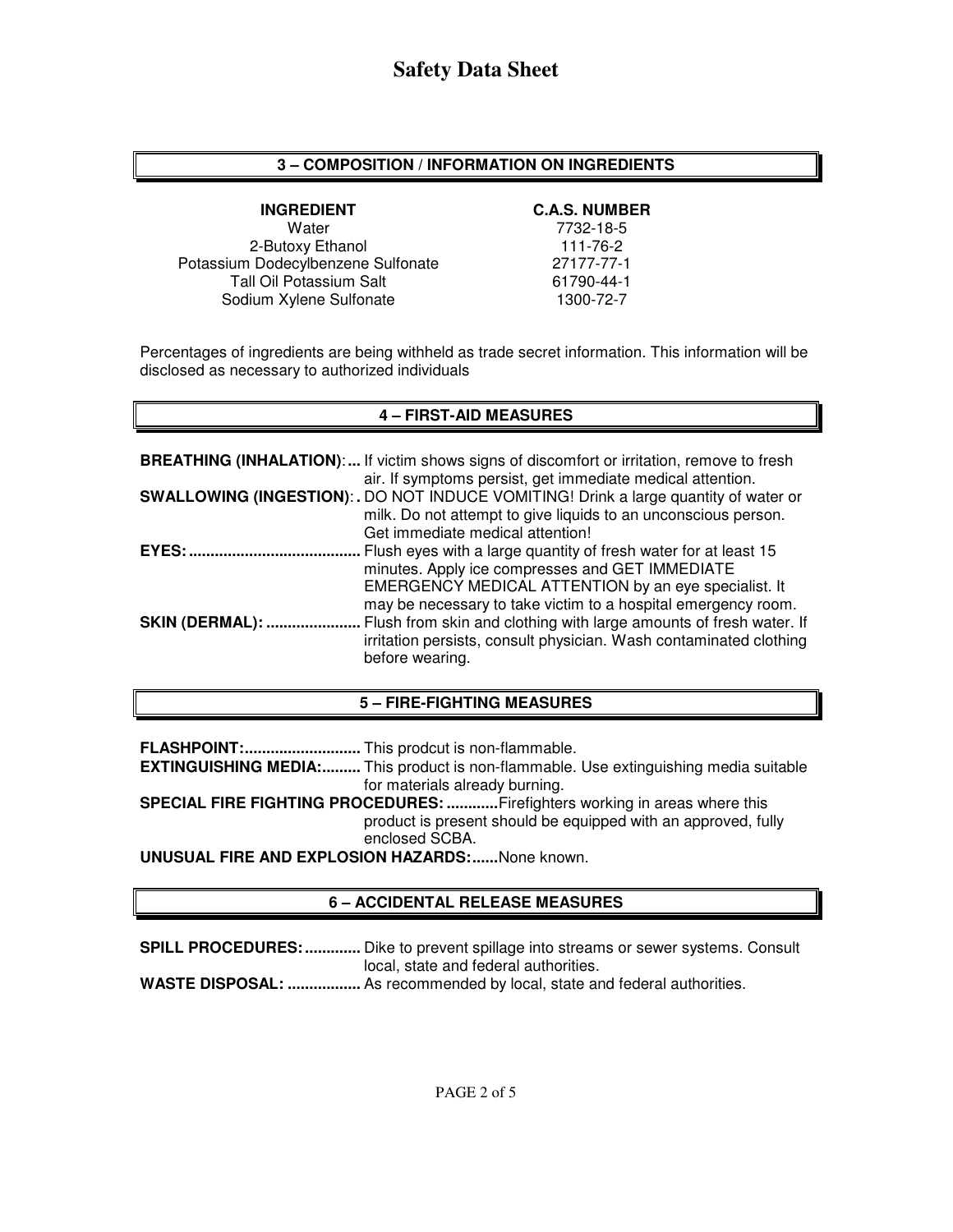## **Safety Data Sheet**

#### **7 – HANDLING and STORAGE**

| <b>STORAGE:</b>  | . Store in a cool, well ventilated area. Avoid overheating or                                                                                                                                                                                                              |
|------------------|----------------------------------------------------------------------------------------------------------------------------------------------------------------------------------------------------------------------------------------------------------------------------|
|                  | freezing.                                                                                                                                                                                                                                                                  |
| <b>HANDLING:</b> | . Under normal use according to label instructions, special<br>protection should not be necessary. Wear eye protection if<br>product is likely to splash. Do not place this product in an<br>unmarked container! Keep away from children! Spilled material is<br>slippery. |

#### **8 – EXPOSURE CONTROLS / PERSONAL PROTECTION**

**RESPIRATORY PROTECTION:** Not usually needed in well-ventilated areas. If needed, use a NIOSH approved respirator.

**PROTECTIVE CLOTHING:.......** Nitrile or PVC gloves, and chemical splash goggles.

**ADDITIONAL MEASURES: ......** Under normal use according to label instructions, special protection should not be necessary. Wear eye protection if product is likely to splash.Do not place this product in an unmarked container! Keep away from children! Spilled material is slippery.

#### **INGREDIENT C.A.S. NUMBER PEL**

Water **1982-18-18-18-5** No limits established 2-Butoxy Ethanol 111-76-2 20 ppm TLV, 25 ppm PEL Potassium Dodecylbenzene Sulfonate 27177-77-1 No limits established Tall Oil Potassium Salt 61790-44-1 No limits established Sodium Xylene Sulfonate 1300-72-7 No limits established

#### **9 – PHYSICAL / CHEMICAL PROPERITES**

PAGE 3 of 5 **APPEARANCE & ODOR: .........** Purple transparent liquid, pleasantly scented. **ODOR THRESHOLD: ...............** N/A **pH: .............................................** 13.2 **MELTING POINT: .....................** 210 degrees F. **FREEZING POINT: ...................** N/A **BOILING POINT:.......................** 210 degrees F. **BOILING POINT RANGE:......... N/A FLASHPOINT: ...........................** This prodcut is non-flammable. **EVAPORATION RATE:.............. N/A FLAMMABILITY (solid/gas):....** N/A **EXPLOSION LIMITS: ................** N/A **VAPOR PRESSURE: ................** N/A **VAPOR DENSITY (AIR=1): .......** Greater than 1. **SPECIFIC GRAVITY: ................** Greater than 1. **SOLUBILITY IN WATER: .........** Completely soluble. **PARTITION COEFFICIENT: .....** N/A **AUTO-IGNITION TEMPERATURE: ..........................** N/A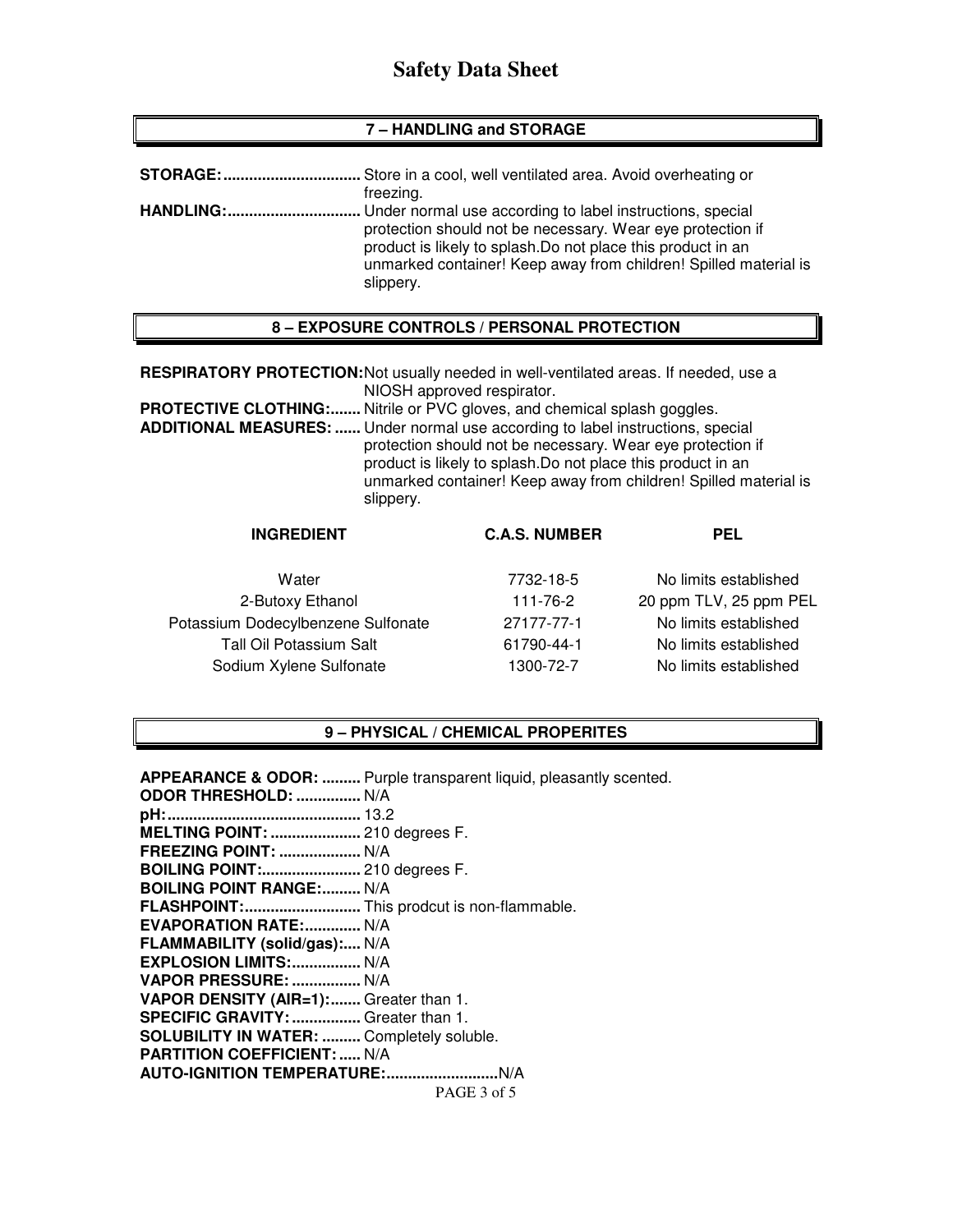**DECOMPOSITION TEMPERATURE: ......................** N/A **VISCOSITY: ..............................** Water thin

## **10 – STABILITY and REACTIVITY**

**STABILITY: ...............................** Stable under normal conditions. **HAZARDOUS DECOMP.: .........** This product not known to polymerize. **INCOMPATIBILITY: ..................** Do not mix with acids or other detergents.

## **11 – TOXICOLOGICAL INFORMATION**

**ROUTE(S) OF ENTRY: .............** Ingestion. Not likely to be inhaled in dangerous amounts. **LISTED CARCINOGEN: ...........** None over 0.1%. Not listed by IARC, NTP or OSHA. **MEDICAL CONDITION AGGRAVATED: ..................** May aggravate pre-existing dermatitis. **INHALATION: ............................** Not likely to be inhaled in hazardous amounts. Maintain adequate ventilation in the work area. **INGESTION: ..............................** This material can cause irritation or damage to stomach and esophagus. **EYES: ........................................** Undiluted product will cause burns or eye irritation, or possibly blindness. **SKIN (DERMAL): ......................** This product may cause burns or irritation if not removed from the skin. Chronic overexposure may cause injury to blood, liver & kidneys. **ACUTE TOXICITY\* (ORAL):…… .............................** >2000 mg/kg **ACUTE TOXICITY\* (DERMAL):.. .............................** >2000 mg/kg **ACUTE TOXCITY\* (INHALATION): ..........................** >20,000 ppm V (Gas), >20 mg/l (Vapor), >5 mg/l (Dust)

**\***Determined using the additivity formula for mixtures (GHS Purple Book, 3.1.3.6)

## **12 – ECOLOGICAL INFORMATION**

## **ENVIRONMENTAL FATE AND DISTRIBUTION:** N/A

## **13 –DISPOSAL CONSIDERATIONS**

**WASTE DISPOSAL: .................** As recommended by local, state and federal authorities.

#### **14 – TRANSPORTATION INFORMATION**

PROPER SHIPPING NAME:..... Not D.O.T. regulated. **HAZARD CLASS:...................... UN/NA NUMBER: ..................... PACKAGING GROUP :.............**